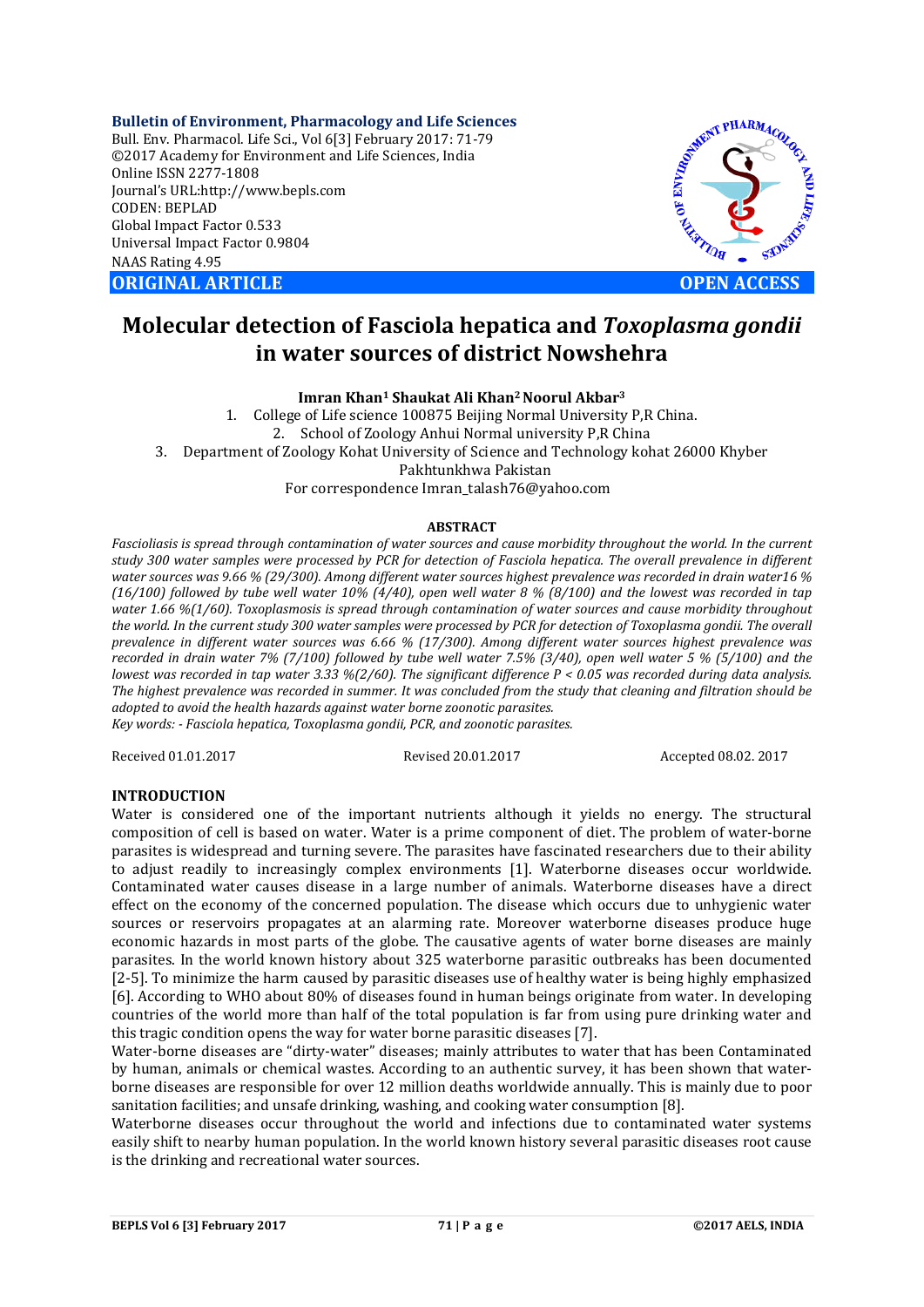The common bile duct fluke or liver fluke (*F. hepatica*) is a prevalent and economically important parasite. Taxonomically *F. hepatica* belongs to the family named Fasciolidae. Mature parasites are flat and leaf-like. Parasite length range is 20-30 mm and 7-14 mm in width. *F. hepatica* has an anterior and posterior sucker for attachment to host body [9].

The disease caused by *F. hepatica* is known as fascioliasis. Formerly fascioliasis was a disease of domestic animals such as sheep and cattle, but now emerging an important chronic disease in humans, with 2.5 million people at risk in the highly endemic areas of the world [10]. *F. hepatica* is a waterborne parasite [11]. The distribution of *F. hepatica* is cosmopolitan being reported in developed and under-developed countries. Human fascolisis is recently treated as an emerging disease [12]. The liver fluke causes important veterinary and public health problems worldwide [13]. This parasitic trematode, secretes specific enzymes to assist in burrowing through the gut wall and liver of its mammalian host before reaching in the bile ducts [14].

Fascioliasis is an important parasitic disease in grazing animals with over 700 million production animals being at risk of infection and economic losses which exceeds US\$ 2 billion per annum world-wide [15]. Fascioliasis is more familiar in sheeps. Human beings may get the infection accidentally from contaminated water or plants in endemic areas [16]. Millions of people are infected with fascioliasis worldwide and the number of people at risk exceeds 180 million. Importance of this zoonotic food-borne disease with a great impact on human development has been emphasized by WHO and other human health authorities. Recently Fasciolosis is added to the list of important helminthiasis [2].

*Toxoplasma gondii* (*T. gondii*) is a species of parasitic protozoa in the genus Toxoplasma. This protozoan was first discovered in 1908 from an African rodent *Ctenodactylus gundii*. In 1909 the disease was differentiated from Leishmania. The first recorded congenital case of toxoplasmosis happened in 1923. The disease caused by *T. gondii* (Toxoplasmosis) is generally asymptomatic (having no symptoms) in immunocompetent individuals. Toxoplasmosis is severe in AIDS patients [17].

Infection caused by *T. gondii* is more common in human beings and less common in all warm blooded creatures throughout the world. Every third person in the world has been exposed to toxoplasmosis. However the incidence of the disease varies in different countries, different geographical areas within one country and different ethnic groups living in a common area [18]. The greatest noticeable outbreak of toxoplasmosis occurred in British Columbia in 1994 and suffered around 8000 people. This outbreak was due to contaminated drinking water. Water is contaminated by faeces of infected cats, which acts as definitive hosts for *F. hepatica* [19].

According to an estimation, 30% to 65% of people are infected with toxoplasmosis [18]. Behavioral changes also occur in infected persons such as slow reaction rate and an increased risk of traffic accidents [20]. Congenital toxoplasmosis is a significant problem that is dangerous for foetus and infants if the mother suffers from primary infection during pregnancy. People may be infected with *T. gondii* mainly by consumption of raw and undercooked meat or by ingestion of oocysts present in the environment (water, soil, fruits, and vegetables) contaminated with the faeces of infected cats, the only definitive hosts of the parasite [21]. Cats play a significant role in the epidemiology of toxoplasmosis. Oocysts are resistant to unfavourable environmental conditions and chemical inactivation. They are capabale of infection in water for up to 54 months and in soil for around an year [23]. Prevalence is higher where there is a preference for less-cooked meat and proximity to cats [22]. The basic environmental matrices like water and soil are important sources of human contamination by *Toxoplasma* oocysts.

The present study is being conducted in order to determine the prevalence of selected Zoonotic parasites present in water sources of District Nowshehra Khyber Pakhtunkhwa Pakistan. The main objectives of this study were to detect *Fasciola hepatica* and *Toxoplasma gondii* in different water sources of District Nowshehra with molecular techniques and know the correlation of *Fasciola hepatica* and *Toxoplasma gondii* in different water sources of the above mentioned District.

## **MATERIALS AND METHODS**

#### **Samples collection**

Around 300 water samples were collected from four selected places of District Nowshehra named, AkoraKhattak, Ezakhel, Pubbi and Nowshehra city. Water sources comprised of wells, rivers, tube wells, ponds, and ditches. The volume of each collected sample was 1liter. The samples were brought to the Zoology laboratory, Department of Zoology, Kohat University of Science and Technology (KUST) for further processing and storage.

## **Processes and Storage**

The samples were filtered through Whatman filter paper (No, 42) by Vaccum Filtration Plant (Assembly); and then centrifuged for 15 minutes at 600 rpm. The lower residues were taken in new tubes and again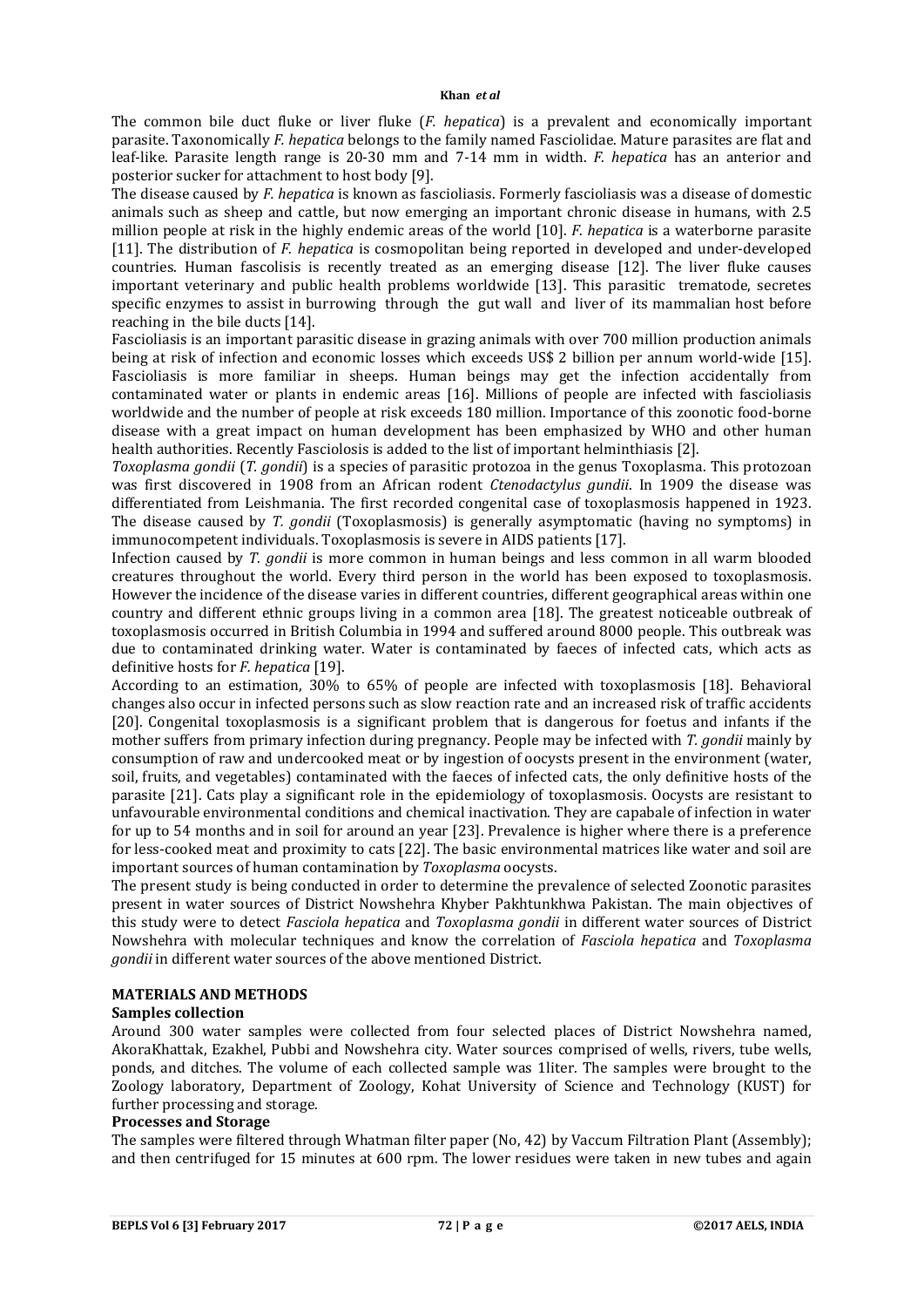centrifuged it for 8 minutes at 14000 rpm. The bottom 200 µl of each sample was taken in eppendorf tubes. After this DNA was extracted from the samples.

## **DNA Extraction**

The DNA was extracted by DNA zol (Trizol) extraction Kit.

*DNA Lysis*

The main steps of the method are below

Took 125μl from the sample and add 250μl DNA zol.

Mixture was mixed properly through vortex and incubated at room temperature for 5 minutes.

#### *DNA Precipitation*

Then 150μl of iso-propanol was added to the mixture and centrifuged at 7000 rpm for 10 minutes. After Centrifugation the supernatant was removed and 125μl DNA zol was added to the DNA pellet and centrifuged at 7000 rpm for 5 minutes.

## *DNA Wash*

150μl of 70% ethanol was added to the pellet after discarding the supernatant and centrifuged at 7000 rpm for 5 minutes. Discarded the supernatant. The DNA wash step was repeated and the tubes were stored vertically to dry for 10 minutes.

## *DNA Preservation*

Then 40μl of distilled water was added to the pallet and incubated at 55°C for 10 minutes in Hotplates, and were kept at -40 0C till use.

## **Amplification**

The DNA was amplified through Polymerase Chain Reaction (PCR) using primers specific for *F. hepatica* and *T. gondii*. The specific amplified product was compared with 50bp DNA ladder marker as size marker (Fermentas USA). The parasitic DNA was recognized by Gel Electrophoresis.

The first round of amplification was performed with 5 µ of DNA by using one sense primer (Primer-1) and the other with anti-sense primer (Primer-2). Reactions were carried out in a thermal cycler (Techne USA) with *Taq* DNA polymerase. The reaction mixture for a single reaction consisted of:

#### **Components of PCR mixture for a single reaction***.*

|    | $10x$ PCR buffer----------------------2.3 µ |  |
|----|---------------------------------------------|--|
| 2. | $MgCl2(25mM)$ ----------------------2.5 µl  |  |

- 3. dNTPs (10mM) ---------------------1.0 µl
- 4. P-1 (Forward) -----------------------1.0 µl
- 5. P-2 (Reverse) ------------------------1.0 µl
- 6. dH2 O----------------------------------6.8µl
- 7. *Taq* DNA polymerase--------------0.4µl
- 8. Extracted DNA --------------------5.0 µl

The reaction mixture was same for both parasites except for primers. The primer added for *F. hepatica* was Fas-F, 5'AGTGATTACCCGCTGAACT3', Fas-R, 3'CTGAGAAAGTGCACTGACAA5'. The product size was 618 bp. The primer used for detection of *T. gondii* was targeting B1 gene and the sequence was Toxo-1, 5'GGAACTGCATCGTTCATGAG 3'and Toxo-2, 3'TCTTAAAGCGTTCGTGGTC5'.

#### **DNA Amplification (PCR)**

PCR reaction was carried out in a thermal cycler (Tehne USA) with *Taq* DNA polymerase (Fermentas USA). The amplification was performed with 5µL of extracted DNA by using 10 Pico moles of forward and reverse primers.

The cycle condition for PCR is given below.

**PCR program for** *Fasciola hepatica.*

## **Table 3.1: PCR Cycle setup for** *Fasciola hepatica*

| <b>Stage</b>  | Cycle | <b>Step</b> | <b>Temperature</b> | <b>Time</b> |
|---------------|-------|-------------|--------------------|-------------|
|               |       |             | 94 $^{\circ}$ C    | $3:00$ min  |
|               |       |             | 94 $°C$            | 30 sec      |
| $\mathcal{L}$ | 35    | 2           | $60^{\circ}$ C     | 30 sec      |
|               |       | 3           | $72^{\circ}$ C     | 60 sec      |
|               |       |             | $72^{\circ}$ C     | $5:00$ min  |
| २             |       |             | $4^{\circ}$ C      | $2:00$ min  |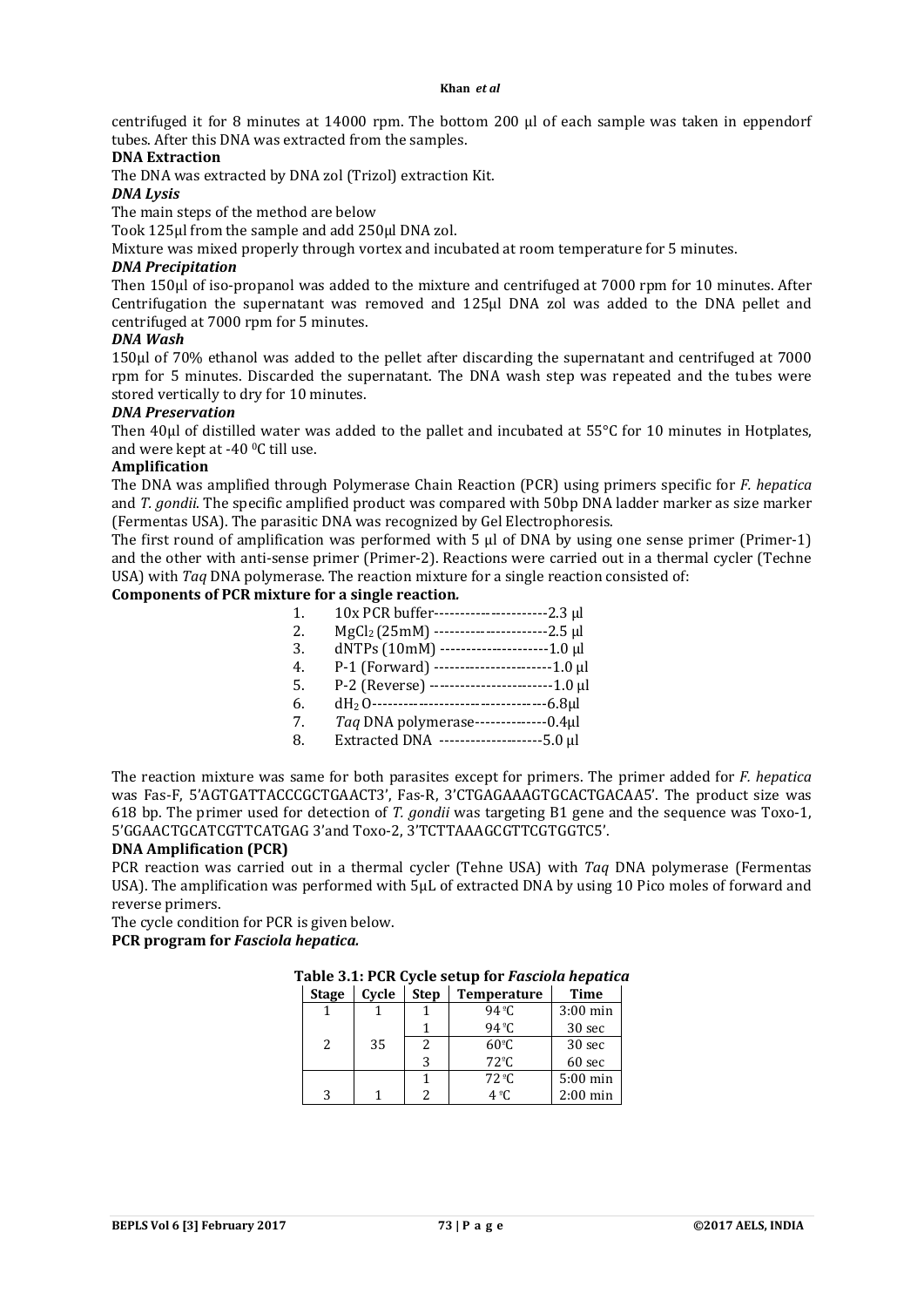#### **Khan** *et al*

**Table 3.2: PCR program setup for** *Toxoplasma gondii.*

| <b>Stage</b>  | Cycle | <b>Step</b> | <b>Temperature</b>      | Time       |
|---------------|-------|-------------|-------------------------|------------|
|               |       |             | 95 $°C$                 | $7:00$ min |
|               |       |             | $92^{\circ}$ C          | 30 sec     |
| $\mathcal{L}$ | 35    |             | $55^{\circ}$ C          | 50 sec     |
|               |       |             | 72 °C                   | 30 sec     |
|               |       |             | $72 \text{ }^{\circ}$ C | $5:00$ min |
| 3             |       |             | $4^{\circ}$ C           | $2:00$ min |

#### **Gel electrophoresis**

The 10µL of PCR product mixture was mixed with 2µL loading dye and loaded in agarose gel which was prepared by dissolving 2 gram of agarose in 100 ml of 0.5X TBE buffer in reaction bottle and boiled it for 2.5 minutes. Then the bottle was cooled down at room temperature up to 45°C and 0.5µl Ethidium bromide (1µg/L) was added. Combs were fixed and flask contents were poured into gel caster. After 15 minutes gel was formed and Combs were removed. Gel caster was placed in gel tank containing 1000mL 0.5x TBE buffer. Then 10µl of each sample was loaded in the wells and 10µl of DNA Ladder (50bp). The gel was run for 25 minutes at voltage of 120 volts and 500 ampere current. Gel was then examined under UV transilluminator and Gel documentation system was utilized for Picture record.

The specific DNA amplified product of each sample was determined by identifying the 618-bp band for *Fasciola hepatica* and 193-bp band for *Toxoplasma gondii* and comparing with 50-bp DNA Ladder (Fermantas Germany), used as size marker.

#### **Statistical analysis**

The data was analyzed by using the univariate ANOVA and P<0.05 values were considered significant.

#### **RESULTS**

In the current study a total of 300 water samples were examined by means of PCR, which indicated 9.66% prevalence of *Fasciola hepatica*. Among these samples the prevalence of *Fasciola hepatica was* 10% in Tube well water, Open well water 8%, 1.66% in tap water and 16% drain water. Similarly *Toxoplasma gondii* was detected in 5.66% as 7.5 % in Tube well water, 5%Open well water, 3.33 % in tap water and 7 % drain water.

| Area            | <b>Bore well</b> | Open well | Tap | Drain | <b>Total</b> |
|-----------------|------------------|-----------|-----|-------|--------------|
| Pubbi           | 10               | 25        | 15  | 25    | 75           |
| Akora khattak   | 10               | 25        | 15  | 25    | 75           |
| Nowshehra city  | 10               | 25        | 15  | 25    | 75           |
| <b>Aza Khel</b> | 10               | 25        | 15  | 25    | 75           |
| Total           |                  | 100       | 60  | 100   | 300          |

**Table 4.1: Water samples collected from different areas of District Nowshehra**



**Figure 4.1 Water samples collected from different areas of District Nowshehra**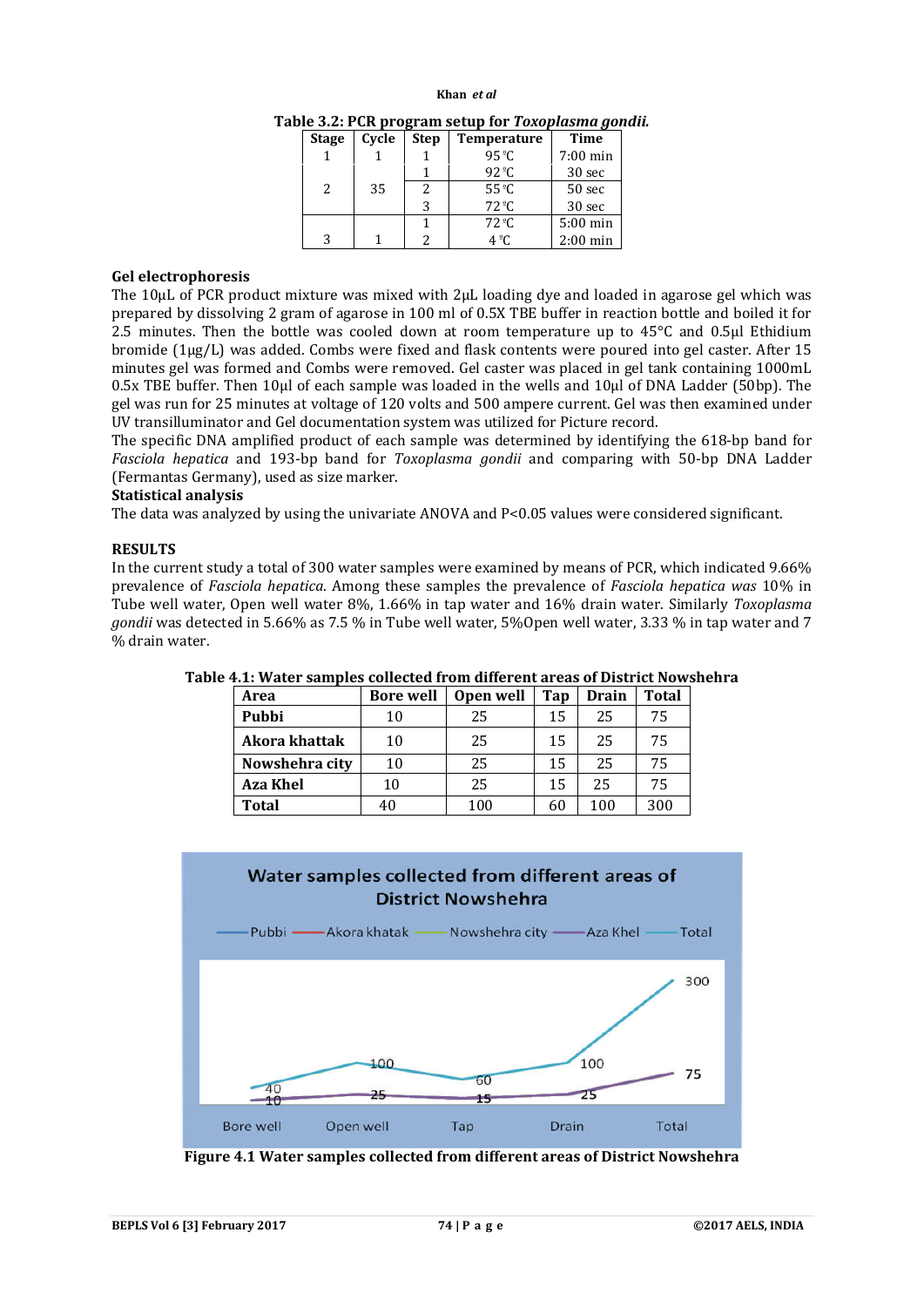# **Prevalence of** *Fasciola hepatica* **in different areas of District Nowshehra**

After DNA amplification through PCR result showed variation in different areas of Nowshehra. Tube well water showed 10 % positive result for *Fasciola hepatica*. While from Pubbi out of 25, 3(12 %) samples were positive for *Fasciola hepatica* in open well, 4 (16%) were positive in drain water in the of 25 collected samples while in tap 1 (6.66%) sample was positive out of 15 and in tube well all 10 samples were found negative.

In Akora Khattak out of 10 tube well samples 2(20%) were positive. Out of 25 open well 1(4%) was positive for *Fasciola hepatica* and in drain water 4(16%) were found positive while all tap samples were negative for *Fasciola hepatica*.

In Nowshehra city 1 out of 10 (10%) samples were positive for *Fasciola hepatica* collected from tube wells. In open well 2 (8%) were positive in 25 samples of open wells, while in drain water 2(8%) were positive out of 25 samples. In tap water all the 15 samples were negative. Similarly in Aza Khel 1 out of 10 (10%) samples were positive for *Fasciola hepatica* collected from tube wells. In open well 2 (8%) were positive in 25 samples, while in drain water 6(24%) were positive out of 25 samples. In tap water all the 15 samples were negative.

| Area            | well<br><b>Bore</b> | <b>Open Well</b> | Tap       | Drain     | <b>Overall</b> |
|-----------------|---------------------|------------------|-----------|-----------|----------------|
|                 | +ve/Total           | +ve/Total        | +ve/Total | +ve/Total | +ve/Total      |
|                 | (%)                 | $(\%)$           | (%)       | (%)       | (%)            |
| Pubbi           | 0/10                | 3/25             | 1/15      | 4/25      | 8/75           |
|                 | (0.0)               | (12)             | (6.66)    | 16        | (10.66)        |
| Akora khattak   | 2/10                | 1/25             | 0/15      | 4/25      | 7/75           |
|                 | (20)                | (4)              | (0)       | 16        | (9.33)         |
| Nowshehra city  | 1/10                | 2/25             | 0/15      | 2/25      | 5/75           |
|                 | (10)                | (8)              | (0)       | (8)       | (6.66)         |
| <b>Aza Khel</b> | 1/10                | 2/25             | 0/15      | 6/25      | 9/75           |
|                 | (10)                | (8)              | (0)       | (24)      | ้ 12)          |
| <b>Total</b>    | 4/40                | 8/100            | 1/60      | 16/100    | 29/300         |
|                 | (10)                | (8)              | (1.66)    | 16        | (9.66)         |

**Table 4.2: Prevalence of** *Fasciola hepatica* **in different areas of District Nowshehra**



**Fig 4.2; Prevalence of** *Fasciola hepatica* **in different areas of District Nowshehra**

## **Prevalence of** *Toxoplasma gondii* **in different areas of District Nowshehra**

The total 300 water samples collected from district Nowshehra showed the following results for *Toxoplasma gondii* in different areas. Drain and open well water were more contaminated than tap and tube well water. In drain water 7 samples out of 100 (7%) were positive for *Toxoplasma gondii* and in open well water 5 (5%) out of 100 samples were positive for *Toxoplasma gondii*. While tap water showed 2 positive out of 60 (3.33%) for *Toxoplasma gondii* and tube well water showed 3 (7.5) positive samples out of 75.

In Akora Khattak drain and open well water showed 4% and 8% positive results respectively for *Toxoplasma gondii* while tube well and tap water failed to show any positive results for the parasite.

In Nowshehra City 75 samples of water containing 10 from tube well, 25 from well, tap 15 and drain 25 respectively showed high prevalence rate 12% for *Toxoplasma gondii* in drain, well, 8%, tube well showed 10% and 0% in tap water for the parasite.

In Aza Khel the results were as 4%, 6.66%, 0.0% and 10% in drain, tap, open well and tube well water respectively for *Toxoplasma gondii* as shown in table 4.3.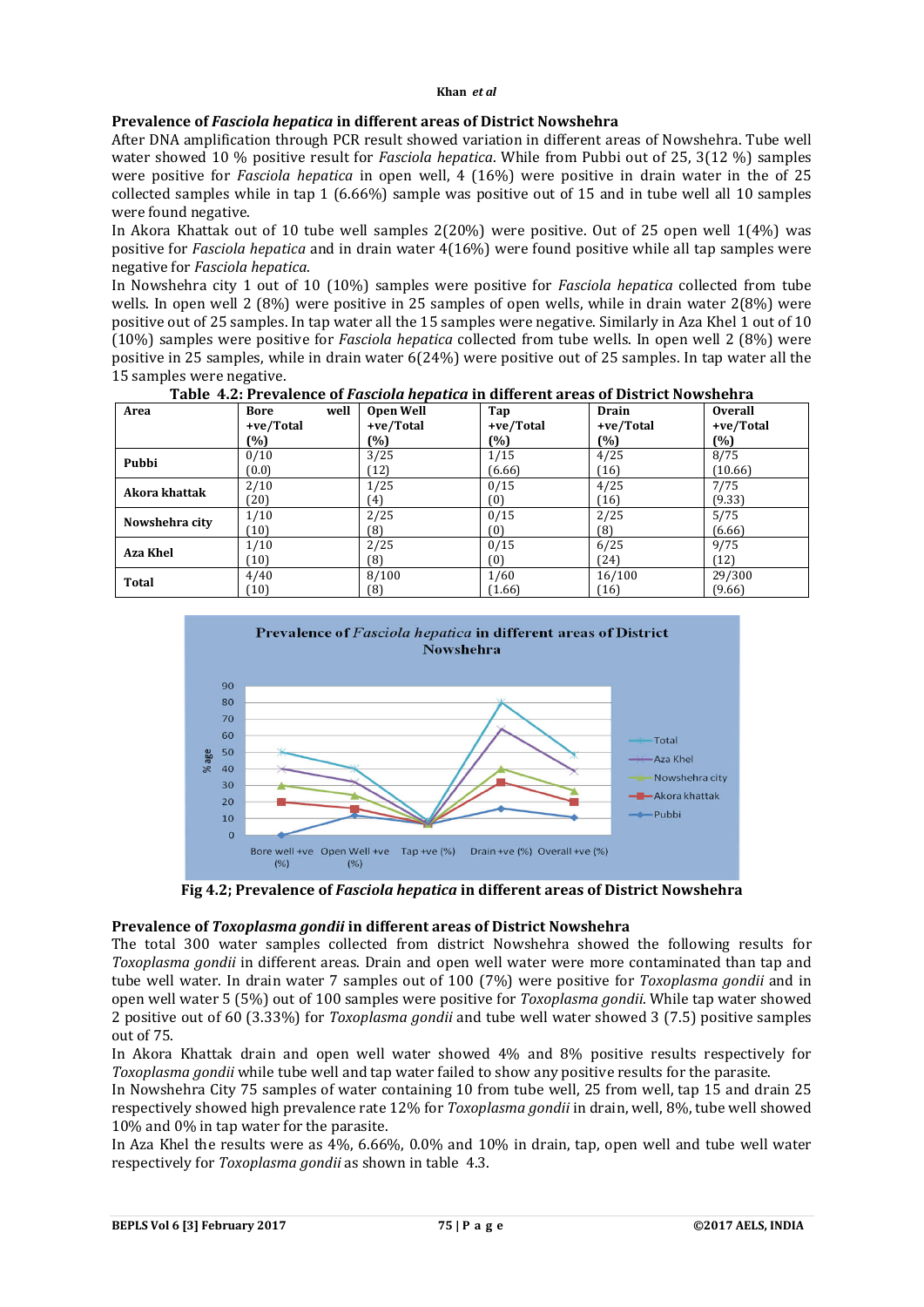| Area            | <b>Bore well</b> | <b>Open Well</b> | Tap            | Drain       | <b>Overall</b> |
|-----------------|------------------|------------------|----------------|-------------|----------------|
|                 | +ve/Total        | +ve/Total        | +ve/Total      | +ve/Total   | +ve/Total      |
|                 | (%)              | (%)              | [%]            | (%)         | (%)            |
| Pubbi           | 1/10             | 1/25             | 1/15           | 2/25        | 5/75           |
|                 | (10)             | 4)               | (6.66)         | (8)         | (6.66)         |
| Akora khattak   | 0/10             | 2/25             | 0/15           | 1/25        | 3/75           |
|                 | (0.0)            | (8               | (0)            | 41          | (4)            |
| Nowshehra       | 1/10             | 2/25             | 0/15           | 3/25        | 6/75           |
| city            | (10)             | (8)              | (0)            | (12)        | (8)            |
| <b>Aza Khel</b> | 1/10<br>(10)     | 0/25             | 1/15<br>(6.66) | 1/25<br>(4) | 3/75<br>(4)    |
| Total           | 3(7.5)           | 5(5)             | 2(3.33)        | 7(7)        | 17(5.66)       |

**Table 4.3: Prevalence of** *Toxoplasma gondii* **in different areas of District Nowshehra**



**Figure 4.3 Prevalence of** *Toxoplasma gondii* **in different areas of District Nowshehra**

## **Over all prevalence of** *Fasciola hepatica* **and** *Toxoplasma gondii* **in different water sources of district Nowshehra**

In district Nowshehra out of 300 water samples showed high prevalence rate 16% in drain water 1.66% in tap water, 8% in open well water and 10 % in tube well water for *Fasciola hepatica*.

In district Nowshehra out of 300 water samples showed high prevalence rate 7% in drain water 3.33% in tap water, 5% in open well water and 7.5% in tube well water for *Toxoplasma gondii*.

| Table 4.4: Overall Prevalence of Fasciola hepatica and Toxoplasma gondii in different water |
|---------------------------------------------------------------------------------------------|
| sources of District Nowshehra.                                                              |

| F.hepatica       | Area                                                     | of water<br>Source           |
|------------------|----------------------------------------------------------|------------------------------|
| $\theta$         | Pubbi (10)                                               |                              |
| 2                | Khatak<br>Akora<br>$\overline{10}$                       |                              |
| $\mathbf{1}$     | $\dot{\rm u}$<br>Nowshehra<br>$\overline{10}$            | <b>Bore Well Water, n=40</b> |
| $\mathbf{1}$     | Aza Khel (10)                                            |                              |
| 10%              | $\mathcal{S}$                                            |                              |
| 3                | Pubbi (25)                                               |                              |
| $\mathbf{1}$     | Khatak<br>Akora<br>(25)                                  |                              |
| 2                | $_{\rm{city}}$<br>Nowshehra<br>$(25)$                    | Open Well Water, n=100       |
| 2                | $(25)$<br>Aza Khel                                       |                              |
| 8%               | $\%$                                                     |                              |
| $\mathbf{1}$     | Pubbi (15)                                               |                              |
| $\boldsymbol{0}$ | Khatak<br>Akora<br>$\begin{array}{c}\n 15\n \end{array}$ | Tap Water, n=60              |
| $\boldsymbol{0}$ | city<br>Nowshehra<br>$(15)$                              |                              |
| $\boldsymbol{0}$ | $\begin{array}{c} 15 \end{array}$<br>Aza Khel            |                              |
| 1.66%            | Š,                                                       |                              |
| $\overline{4}$   | Pubbi (25)                                               |                              |
| 4                | Khatak<br>Akora<br>(25)                                  |                              |
| $\overline{2}$   | $\dot{q}$<br>Nowshehra<br>$(25)$                         | Drain Water, n=100           |
| 6                | (25)<br>Aza Khel                                         |                              |
| 16%              | ళ                                                        |                              |
| 9.66%            | వ్                                                       | Total,<br>$n=300$<br>Grand   |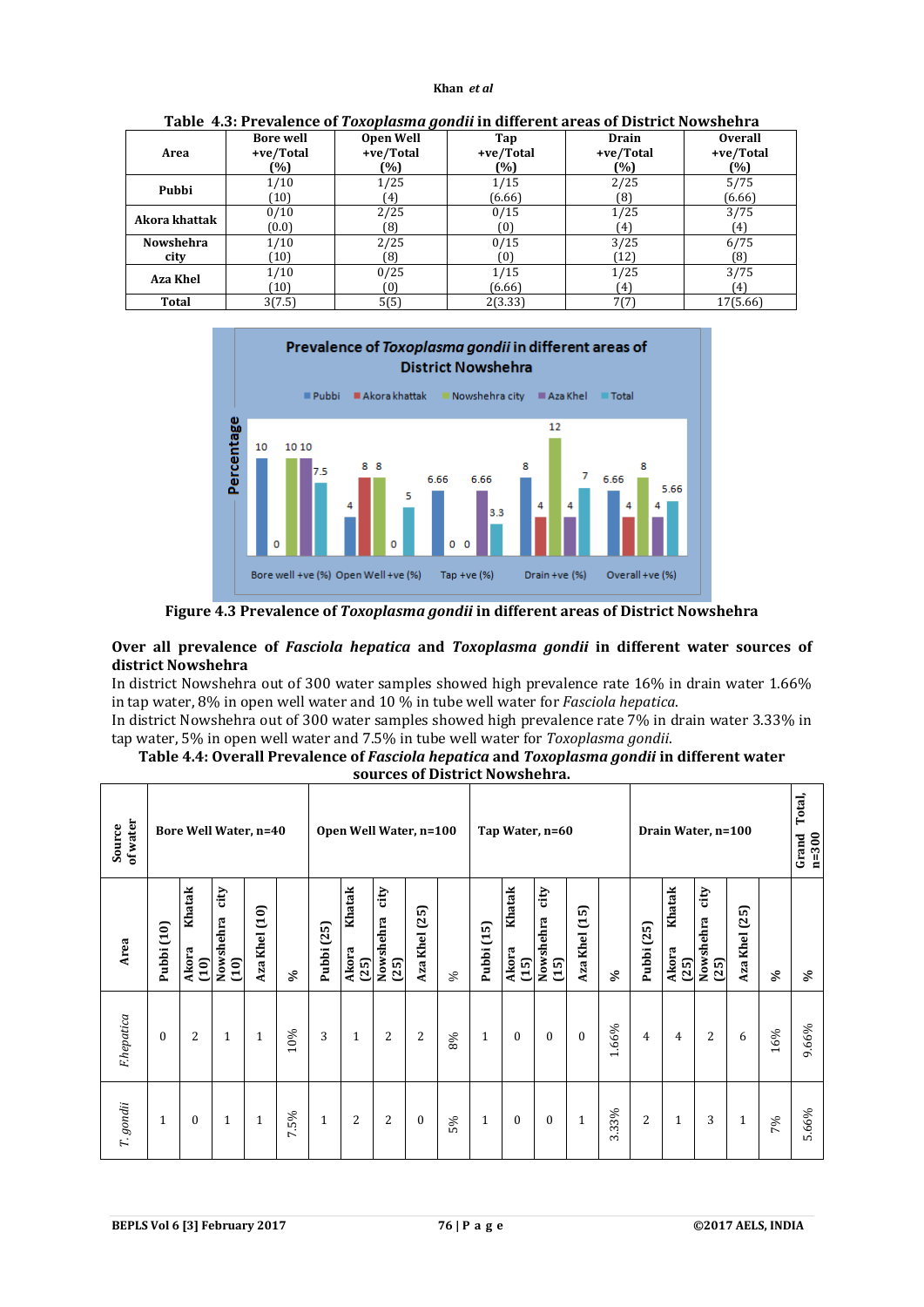#### **Khan** *et al*

## **Prevalence of** *Fasciola hepatica* **and** *Toxoplasma gondii* **in different sources**

In the study area different water sources were examined for *Fasciola hepatica* through PCR. The results revealed that *Fasciola hepatica* was found 10% (4/40) in tube well, 8% (8/100) in open well water, 1.66% (1/60) in tap water while drain water showed high prevalence 16% (16/100).

Similarly the different water samples were examined for *Toxoplasma gondii* which showed that the prevalence was 7.5% (3/40) in tube well water, 5 % (5/100) in open well water, 3.33% (2/60) in tap water, while drain water showed 7% (7/100) prevalence rate.

| Table 4.5: Over all prevalence of Fasciola hepatica and Toxoplasma gondii in different areas of |
|-------------------------------------------------------------------------------------------------|
| District Nowshehra.                                                                             |

| Area              |               | Pubbi, n= 75   |              |                      |               |                |                |              | Akora Khattak, n=75 |                          | Nowshehra city, n=75<br>Aza Khel n= 75 |                |              |                      |          |               |                | Grand<br>Total |              |     |                         |
|-------------------|---------------|----------------|--------------|----------------------|---------------|----------------|----------------|--------------|---------------------|--------------------------|----------------------------------------|----------------|--------------|----------------------|----------|---------------|----------------|----------------|--------------|-----|-------------------------|
| Source of Water   | Bore well (6) | Open well (43) | Tap (18)     | Drain <sub>(8)</sub> | $\mathcal{S}$ | Bore well (10) | Open well (46) | Tap (16)     | Drain (8)           | $\mathcal{S}$            | Bore well (11)                         | Open well (35) | Tap (35)     | Drain <sub>(9)</sub> | $\delta$ | Bore well (7) | Open well (25) | Tap (30)       | Drain (13)   | S,  | 300 (%)<br>$\mathbf{n}$ |
| Fasciola hepatica | $\Omega$      | 3              | $\mathbf{1}$ | 4                    | 10.66         | 2              | $\mathbf{1}$   | $\mathbf{0}$ | $\overline{4}$      | 9.33                     | $\mathbf{1}$                           | 2              | $\mathbf{0}$ | 2                    | 6.66     | $\mathbf{1}$  | 2              | $\Omega$       | 6            | s12 | 29/300 (9.66%)          |
| Toxoplasma gondii | $\mathbf{1}$  | $\mathbf{1}$   | $\mathbf{1}$ | 2                    | 6.66          | $\mathbf{0}$   | 2              | $\mathbf{0}$ | $\mathbf{1}$        | $\overline{\phantom{a}}$ | $\mathbf{1}$                           | 2              | $\mathbf{0}$ | 3                    | $\infty$ | $\mathbf{1}$  | $\mathbf{0}$   | $\mathbf{1}$   | $\mathbf{1}$ | 4   | 17/300 (5.66%)          |

## **DISCUSSION**

In the present study, *Fashiola hepatica* and *Toxoplasma gondii* were found in Tube well, Open well, tap and drain water in Nowshehra district of Khyber Pakhtunkhwa province of Pakistan. Of all the samples, 15.33% (46/300) contained parasites. Amongst these *Fasciola hepatica* and *Toxoplasma gondii* were 9.66% (29/300) and 6.66 % (17/300) respectively.

The results of the study confirmed the findings of clinical studies conducted that had shown the presence of these two parasites in the human population [24]. Both *Fashiola hepatica* and *Toxoplsma gondii* were considered two of the leading causes of waterborne diseases in the studies conducted by [24, 19].

This study is one of the first investigations describing the development and optimization of a sensitive molecular detection method for *T. gondii*oocyst DNA. Little information has been gathered on the presence of oocysts in environmental waters, and evaluation of *T. gondii*oocyst contamination of water has been limited by a lack of reliable detection methodologies [19].

Similar studies conducted in Sri Lanka also showed the levels and concentrations of *Fashiola hepatica* and *Toxoplsma gondii* species although these were higher than the result of the present studies from other countries [25, 26]. This could be due to the different environmental and geographical distribution of the country and locality. In the present study, *Fashiola hepatica* and *T. gondii* oocysts were found in all the water sources and were most numerous in drain water. According to the recent report that water borne transmission of *T. gondii* is uncommon but a large human outbreak linked to contamination of a municipal water reservoir by wild felids and the widespread infection by marine mammals [27]. In the current study, *Fasciola*eggs and *T. gondii* cysts were recovered from all the water sources. The recent longitudinal studies reported the finding of these parasites in the water sources throughout the year [28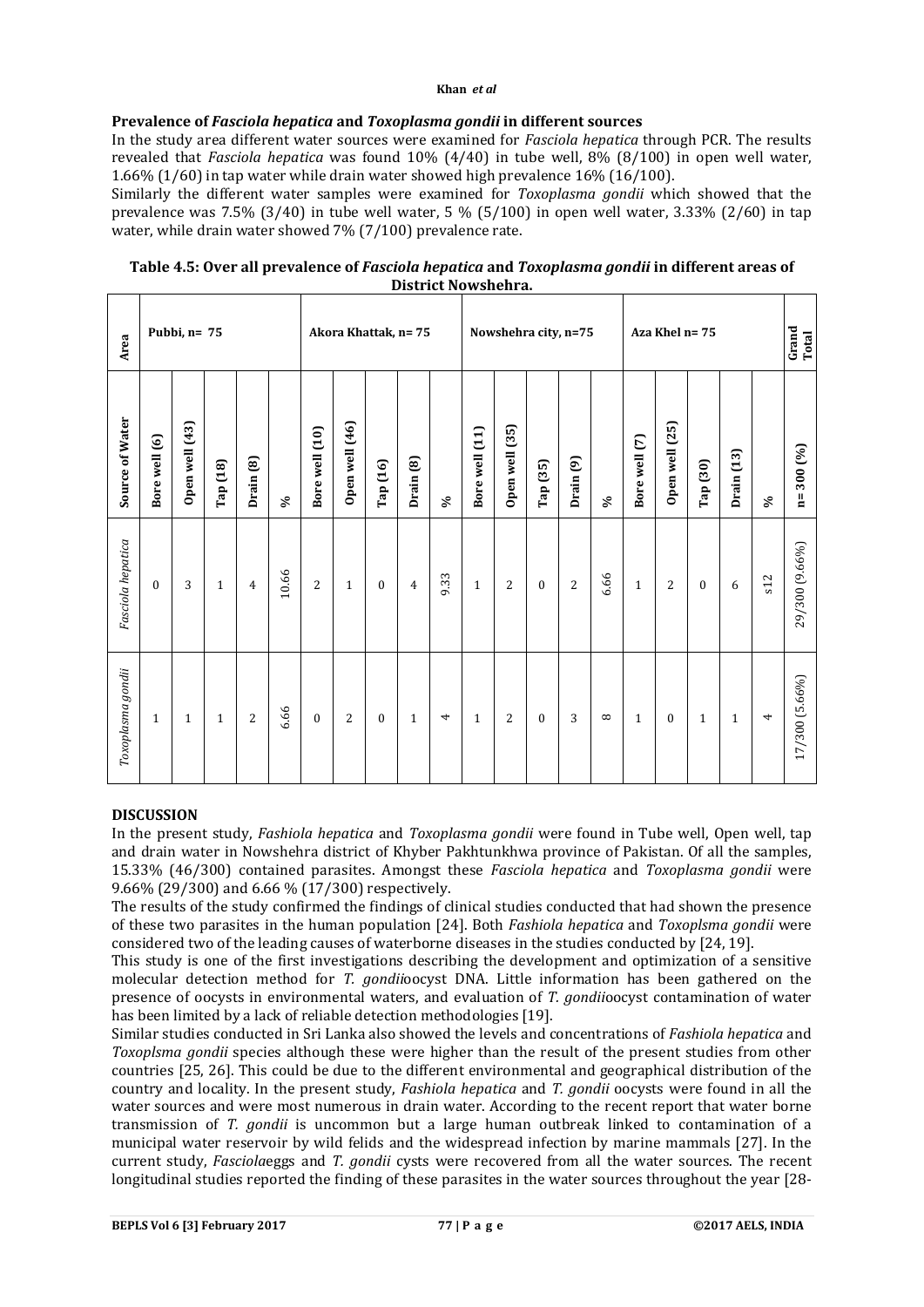31]. *T. gondii* is responsible for approximately 100,000 deaths worldwide each year, making it second only to malaria as a cause of mortality due to parasite [29]. In other studies, *T. gondii* and *Fasciola hepatica* was recovered from the sewage waters and stool [8]. Possible sources of water contamination including both human and animal sources are known to be important in the introduction of parasites to water systems [25].

In Jhelum valley (AJK), sheep and goats were found to be infected with a variety of parasites from July to August. Among these, fasciolosis (73.2 percent) was most prevalent [32]. In Baluchistan province, Naseer Ahmed [33] concluded five million sheep and goats were suffering from fasciolosis. Similarly, domesticated animals in Sindh province revealed heavy infection of *F. hepatica*. Moreover, *F. gigantica* was reported at high altitudes in N.W.F.P province; whereas *F. hepatica* occurred in deltoic regions of Punjab and Sindh provinces, Pakistan [34]. Similar, findings were previously reported by Kendall [25]. In Faisalabad district (Central Punjab), overall prevalence of fasciolosis was found to be 17.55 percent, of which *F. hepatica* was 5.7 percent. However mixed infection was revealed in 2.02 percent animals [35].

Molecular techniques such as PCR show promise for the rapid detection of oocysts from the environment. However, prior to environmental isolation and detection of *T. gondii* oocysts, a robust and sensitive detection method must first be developed.

This method can provide positive confirmed results in less than 1 day and detect fewer than 50 oocysts. The described *T. gondii* oocyst DNA recovery, amplification, and detection system will facilitate the development and optimization of a method for the isolation of low numbers of *T. gondii* oocysts from large-volume water samples.

#### **CONCLUSIONS AND RECOMMENDATIONS**

The burden of parasitic diseases is high, and water-borne diseases can be prevented at community level, instead of managing them at a tertiary hospital. Therefore, health education and provision of safe drinking water and adequate sanitation should be the priority. Outbreak or rapid response teams should be established at all levels of the health care system.

#### **REFERENCES**

- 1. Tauxe, R.V. (2002). Emerging food borne pathogens. *International Journal of Food Microbiology.* **78**: 31-41.
- 2. World Health Organization (1995). Control of foodborne trematode infections. WHO Tech.Report Series, **849**: 1- 157.
- 3. Aramini, J.J., Stephen, C., Dubey, J.P., Engelstoft, C., Schwantje, H. and Ribble, C.S. (1999). Potential contamination of drinking water with *Toxoplasma gondii* Oocysts. *Epidemiology Infection*. **122**:305–315.
- 4. Andrews, S.J. (1999). The Life Cycle of *Fasciola hepatica*, in: Dalton J.P. (Ed.), CAB International, Oxon, pp. 1–29.
- 5. Bahia-Oliveira, L.M., Jones, J.L., Azevedo-Silva, J., Alves, C.C., Orefice, F and Addiss, D.G (2003). Highly endemic waterborne toxoplasmosis in North Rio de Janeiro State, Brazil. Emerg Infect Dis **9**: 55-62.
- 6. Beazley, D.M and Egerman, R.S. (1998). Toxoplasmosis. Semin Perinatology. **22**:332–338.
- 7. Benenson, M.W., Takafuji, E.T., Lemon, S.M., Greenup, R.L and Sulzer, A.J (1982). Oocyst-transmitted toxoplasmosis associated with ingestion of contaminated water. N Engl J Med **307**: 666-669.
- 8. Hernandez, C.F and L, Avendendo, (2001). Simple modification of the Baermann method for diagnosis of Strongyloidiasis. Mem Inst Oswaldo Cruz, Rio de Janeiro, **96**: 805-807.
- 9. Smith, M. C. and Sherman, D. M. (2009). *Goat Medicine* (2nd ed.). Ames, Iowa: Wiley-Blackwell.
- 10. Mas-Coma, S., M. D. Bargues and M. A. Valero. (2005). Fascioliasis and other plant- borne trematode zoonoses. Int. J. Parasitol., **35**: 1255–1278.
- 11. Mas-Coma, S., Valero, M.A. and Bargues, M.D. (2009). Fasciola, lymnaeids and human fascioliasis, with a global overview on disease transmission, epidemiology, genetics, molecular epidemiology and control. Adv Parasitol 69:41
- 12. Mas-Coma, M.A., Valero, M.D. and Bargues. (2009). Fasciola lymnaeids and human fascioliasis, with a global overview on disease transmission, epidemiology, evolutionary genetics, molecular epidemiology and control. 69: 41–146.
- 13. Hurtrez-Boussès, S., Meunier, C., Durand, P. and Renaud, F. (2001). Dynamics of host-parasite interactions: the example of population biology of the liver fluke (Fasciola hepatica). Microbes and Infection. 3: 841–849.
- 14. Dalton, J.P. and Heffernan, M. (1989). Molecular Biochemistory. Parasitology.**35**: 161-166.
- 15. Mas-Coma, M. S., Esteban, J. G. and Bargas, M. D. (1999). Epidemiology of human fasciolosis: a review and proposed new classification. Bull World Health Organization. **77**: 340–346.
- 16. Mohsen, M. and Mardani, M. (2008). *Fasciola hepatica*: A cause of obstructive Jaundice in an elderly man from Iran. *Saudi Journal of Gastroenterology.* **14**: 208-210.
- 17. Israelski, D.M. and Remington, J.S. (1993). Toxoplasmosis in the non-AIDS immuno-compromised host. *Current Clinical Infectious Diseases*. **13**: 322–356.
- 18. Tenter, A.M., Heckeroth, A.R. and Weiss, L.M. (2001). *Toxoplasma gondii* from animals to humans. International Journal of Parasitology 31(**2**), 217-220.